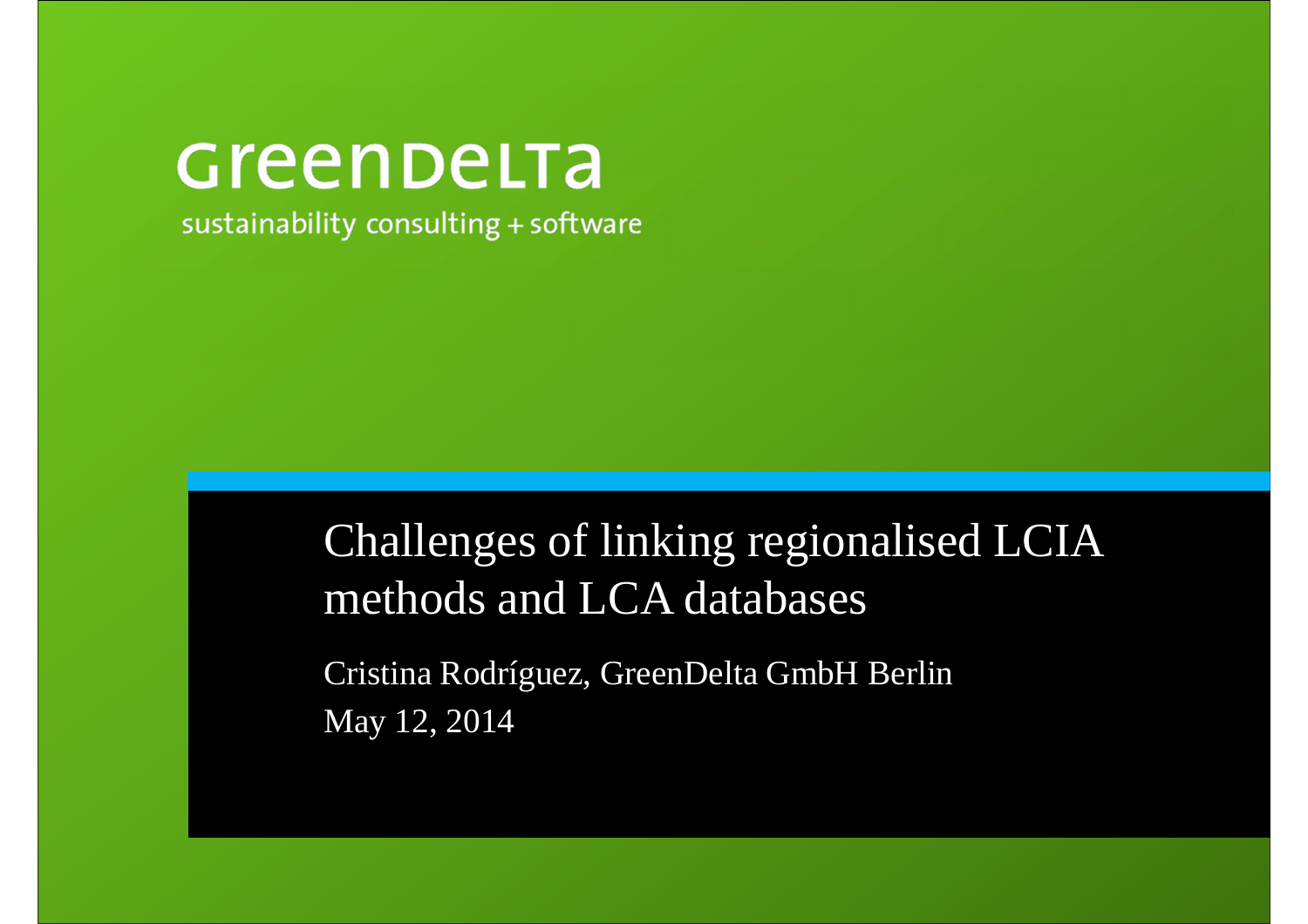### Challenges of linking regionalised LCIA and LCA databases

- **1 Mapping process locations and LCIA methods spatial units**
- **2 Spatial uncertainty**
- **3 Software implementation**

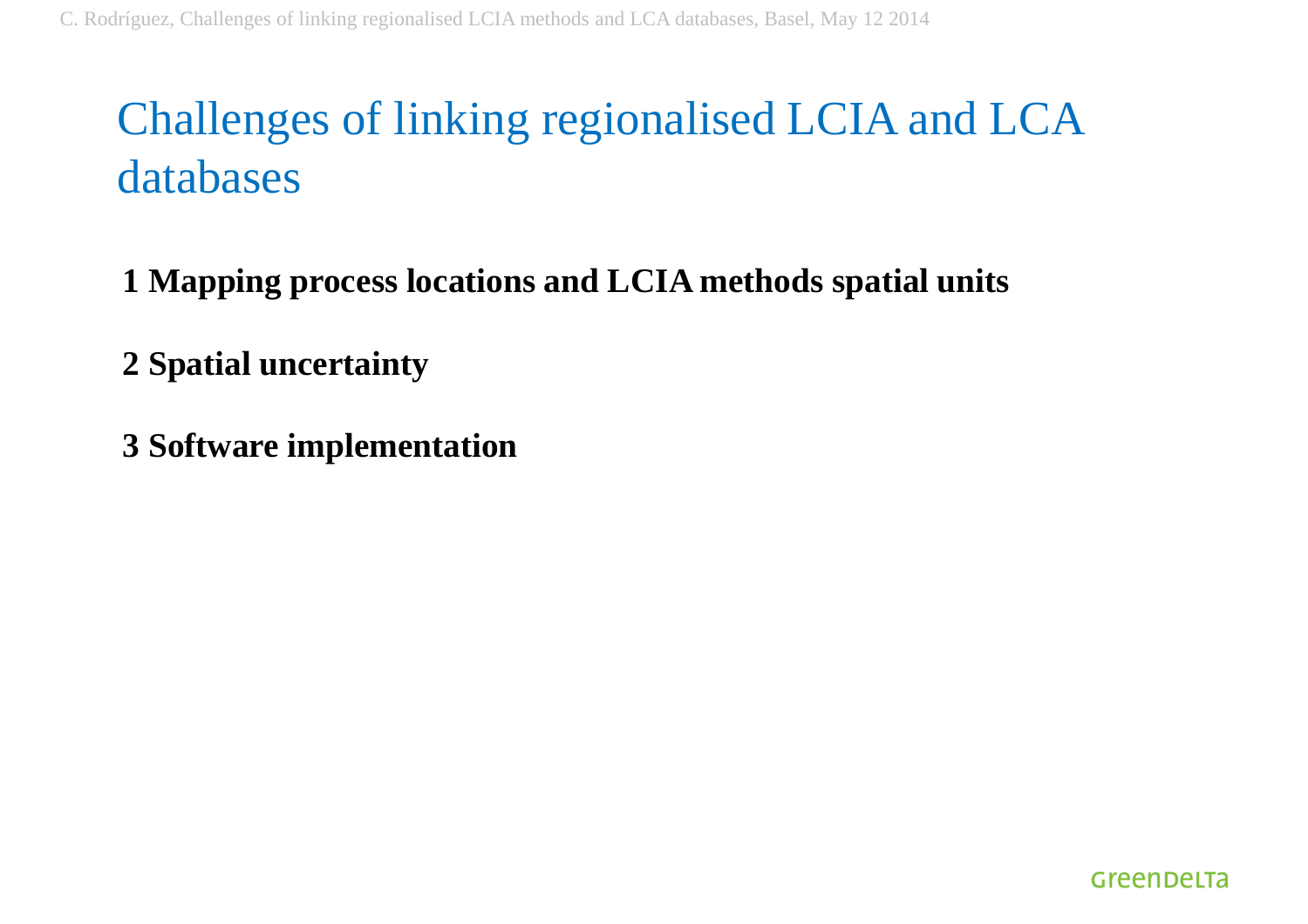## 1 Mapping inventory and LCIA methods spatial units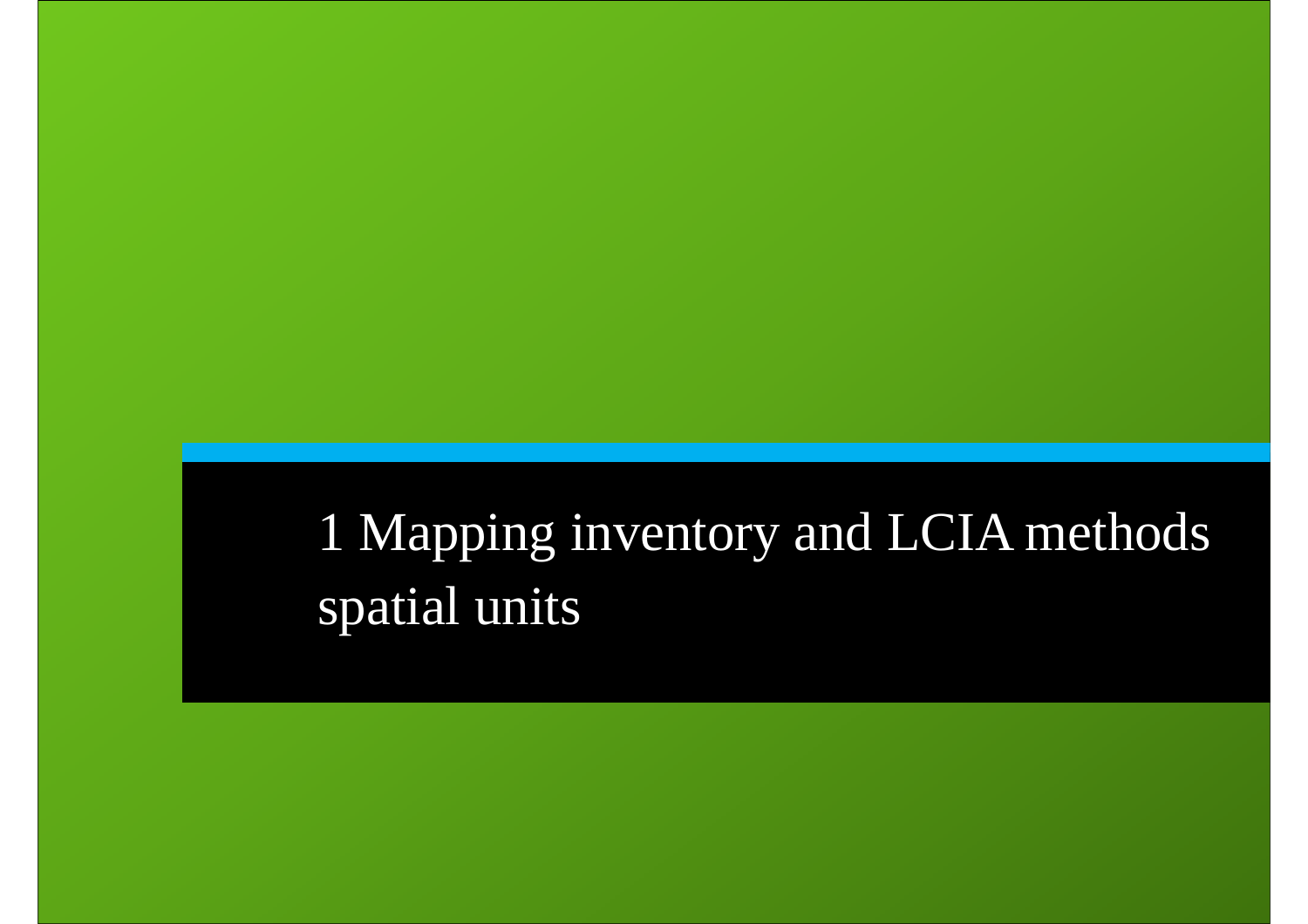### **Challenges**

- - Different spatial scales between processes and methods
- - Several levels of regionalisation within a life cycle
- Quantity of different locations in a high spatial resolution regionalised inventory
- -Different spatial units per impact category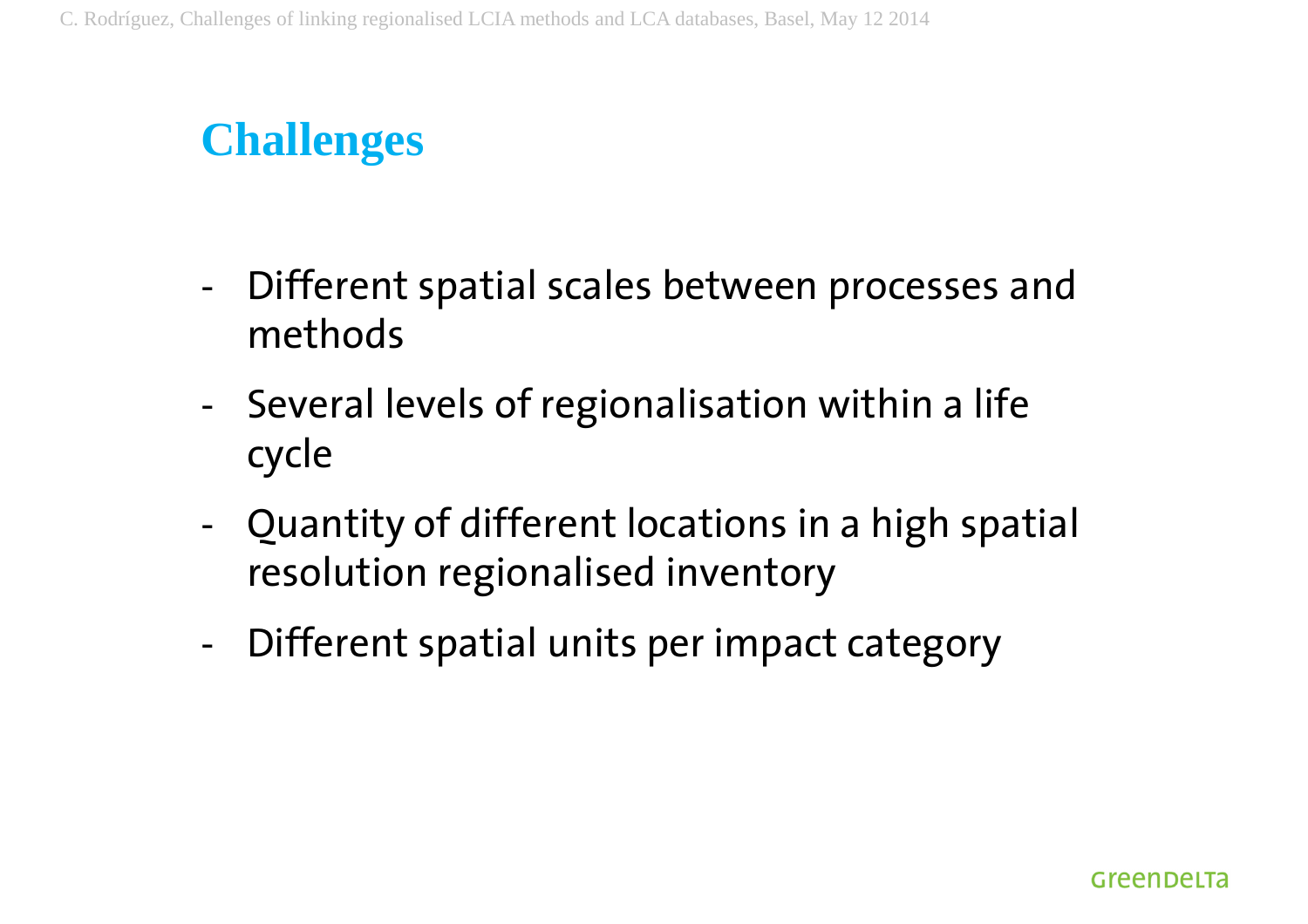#### Foreground processes **Levels of regional differentiation in the inventory**



Background processes

Greenbelta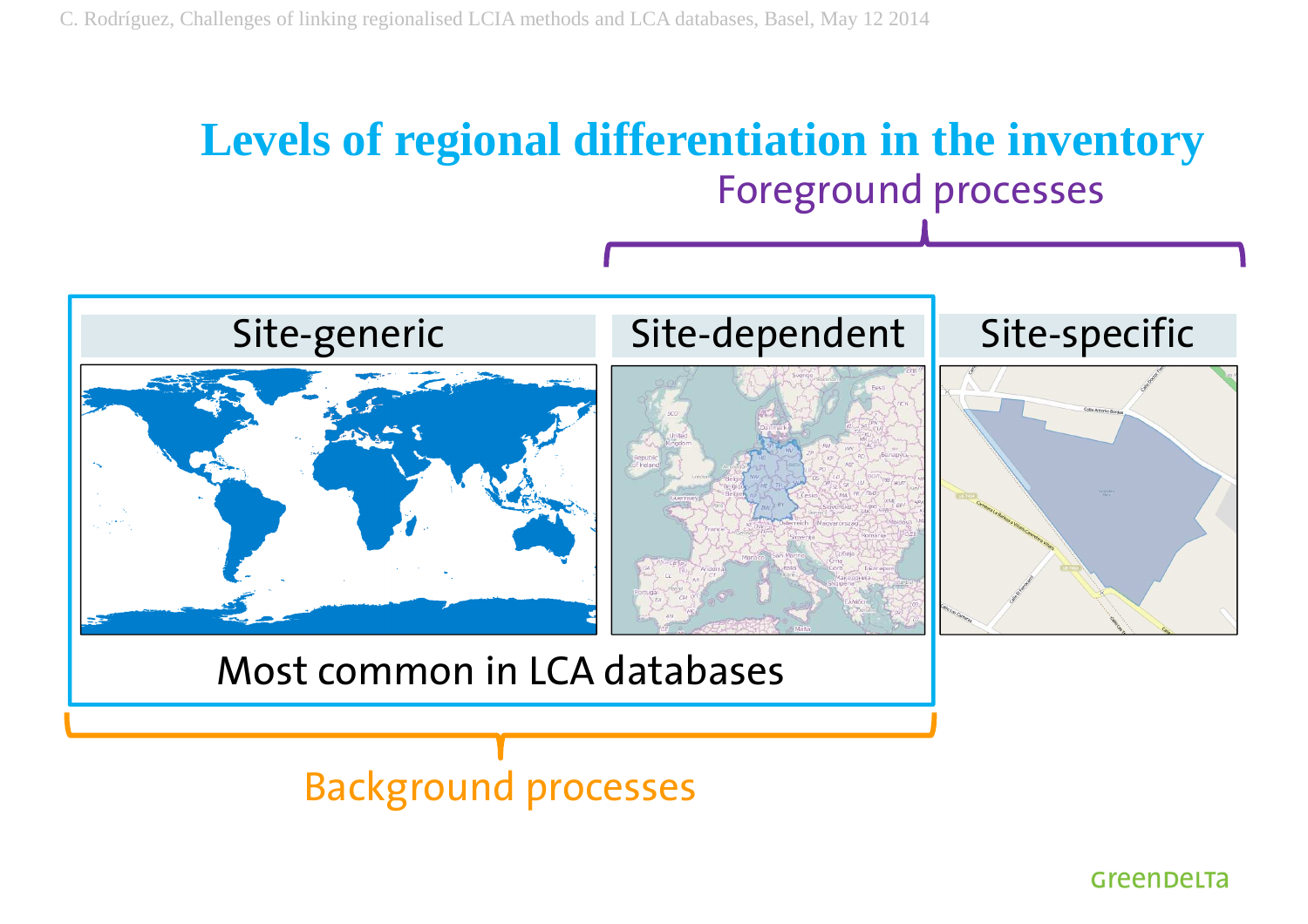## **Regionalised LCIA methods**

- Spatial units may be different from the inventory and vary per impact categorye.g. biomes, watersheds, etc.



WSI per m3 water consumed (Source: EI99+)

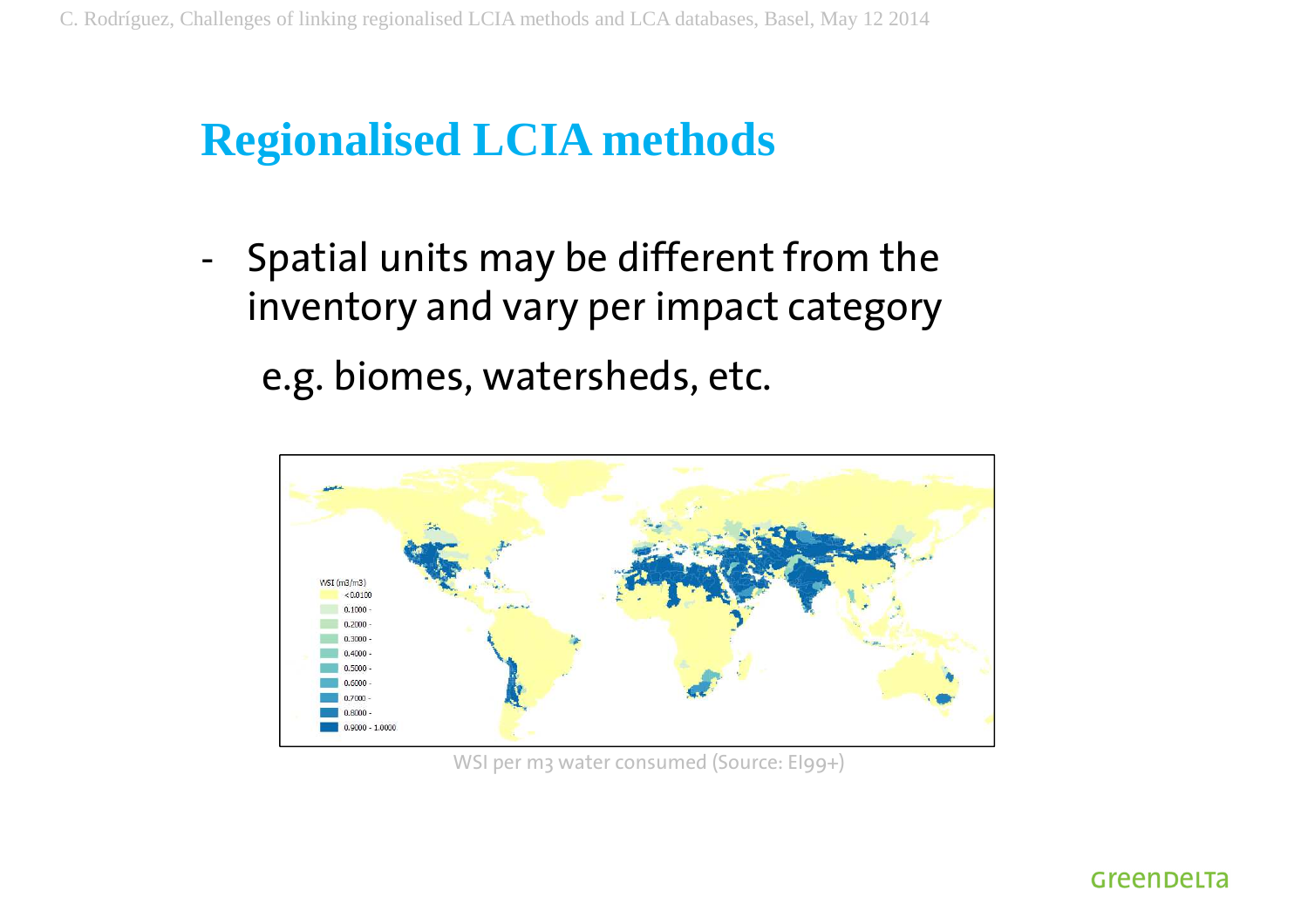### **Linking inventory and LCIA methods**

GIS (Geographic Information Systems)

 Calculate intersected areas of the impact assessment spatial units by each inventory geometry



-Weighted average characterisation factors (CFs)

 $\rightarrow$  Geographical distribution of emissions

Greenbelta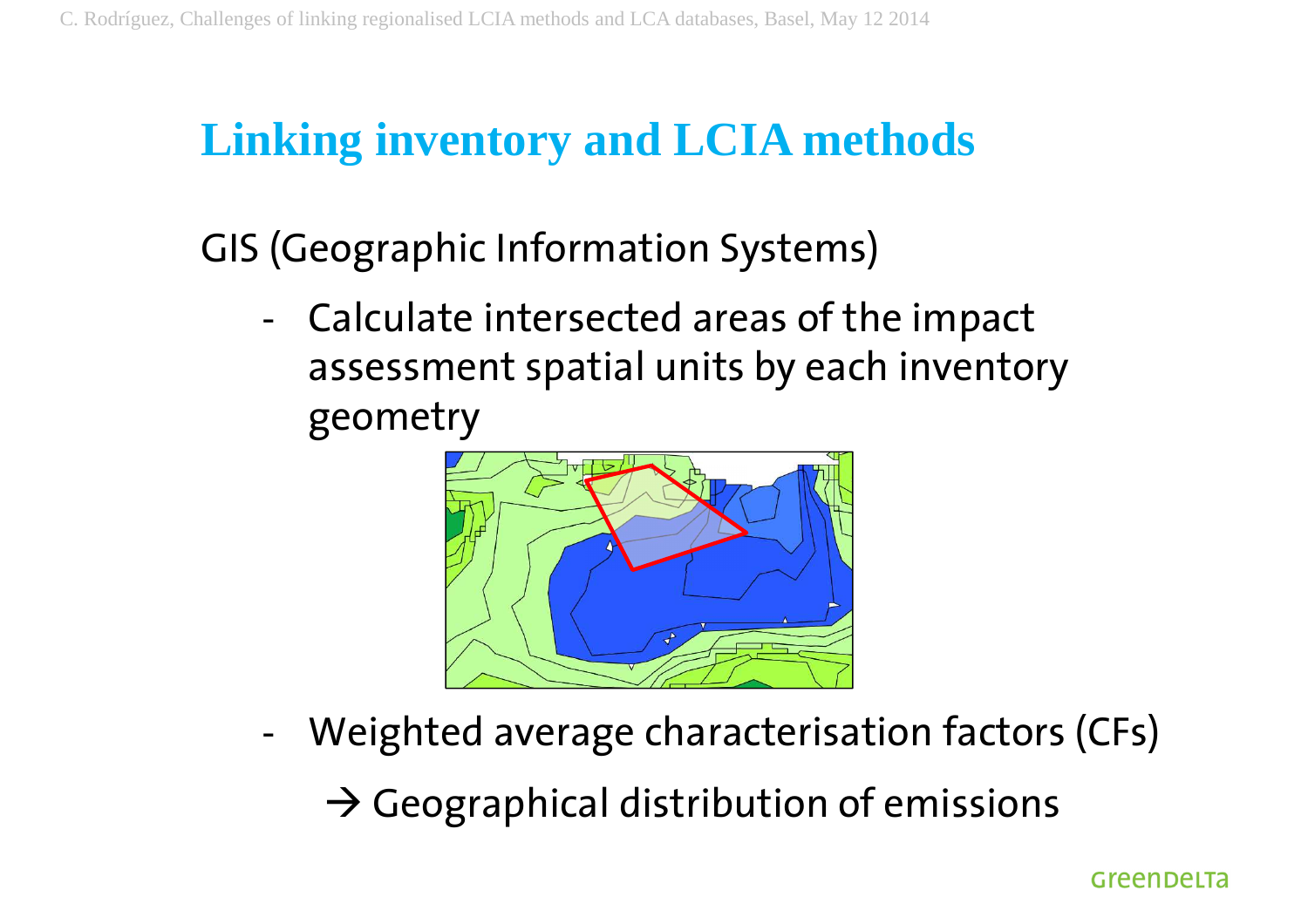### **Linking inventory and LCIA methods**

- LCIA method developers provide also aggregated CFs at lower spatial resolution scales

 $\rightarrow$  Higher spatial variability

 For very detailed regionalised inventories the weighted mean CFs should be calculated in the LCA software

 $\rightarrow$  GIS + LCA tools is now a reality

e.g. Brigthway2, openLCA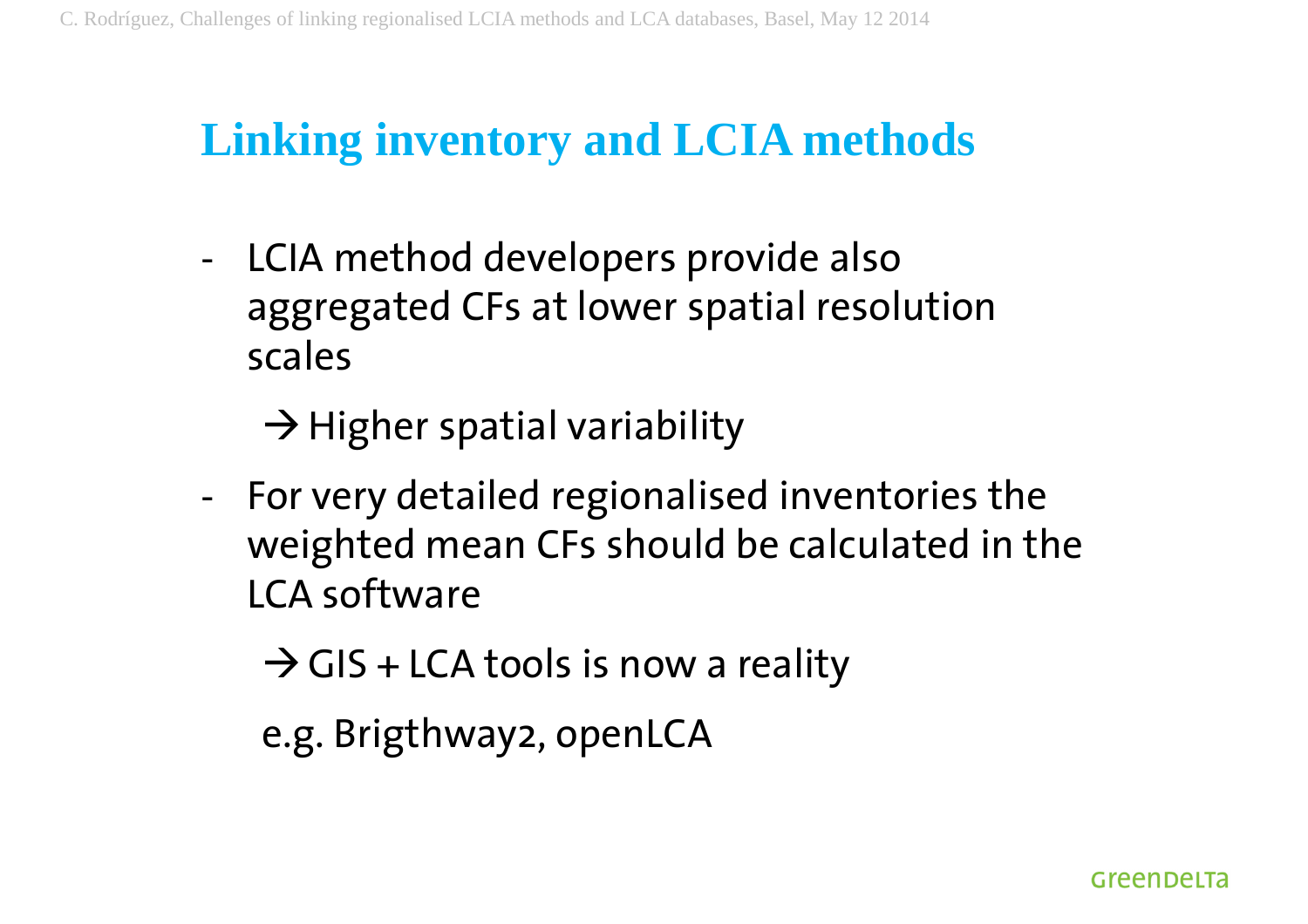### 2 Spatial uncertainty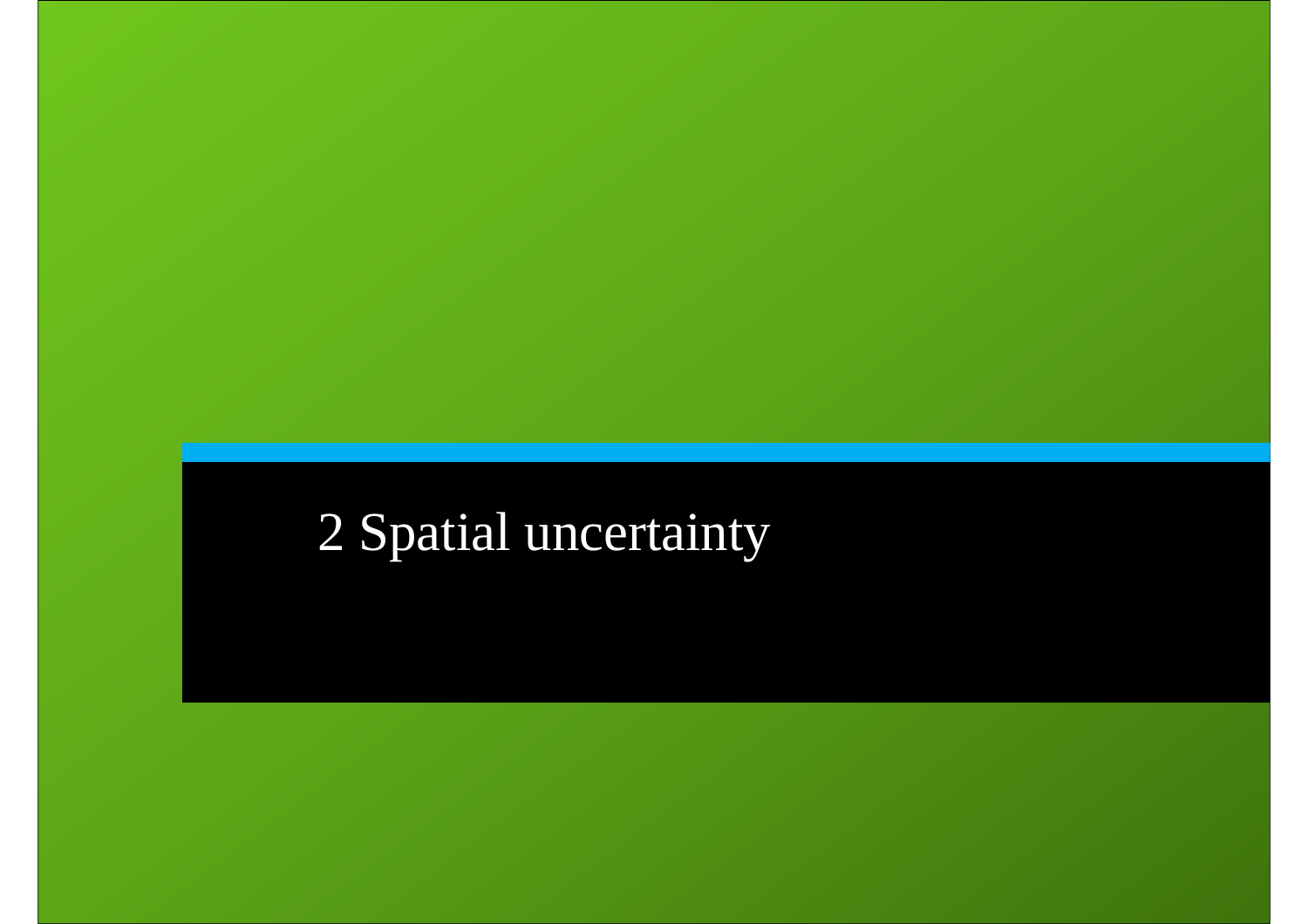### **Spatial uncertainty**

- High spatial resolution might add precision to results but decrease relative accuracy
- - Spatial uncertainty of inventory and CFs should be considered
	- $\rightarrow$  What is the likelihood of an activity occurring in a specific location?
	- $\rightarrow$  What is the real area of impact of an emission?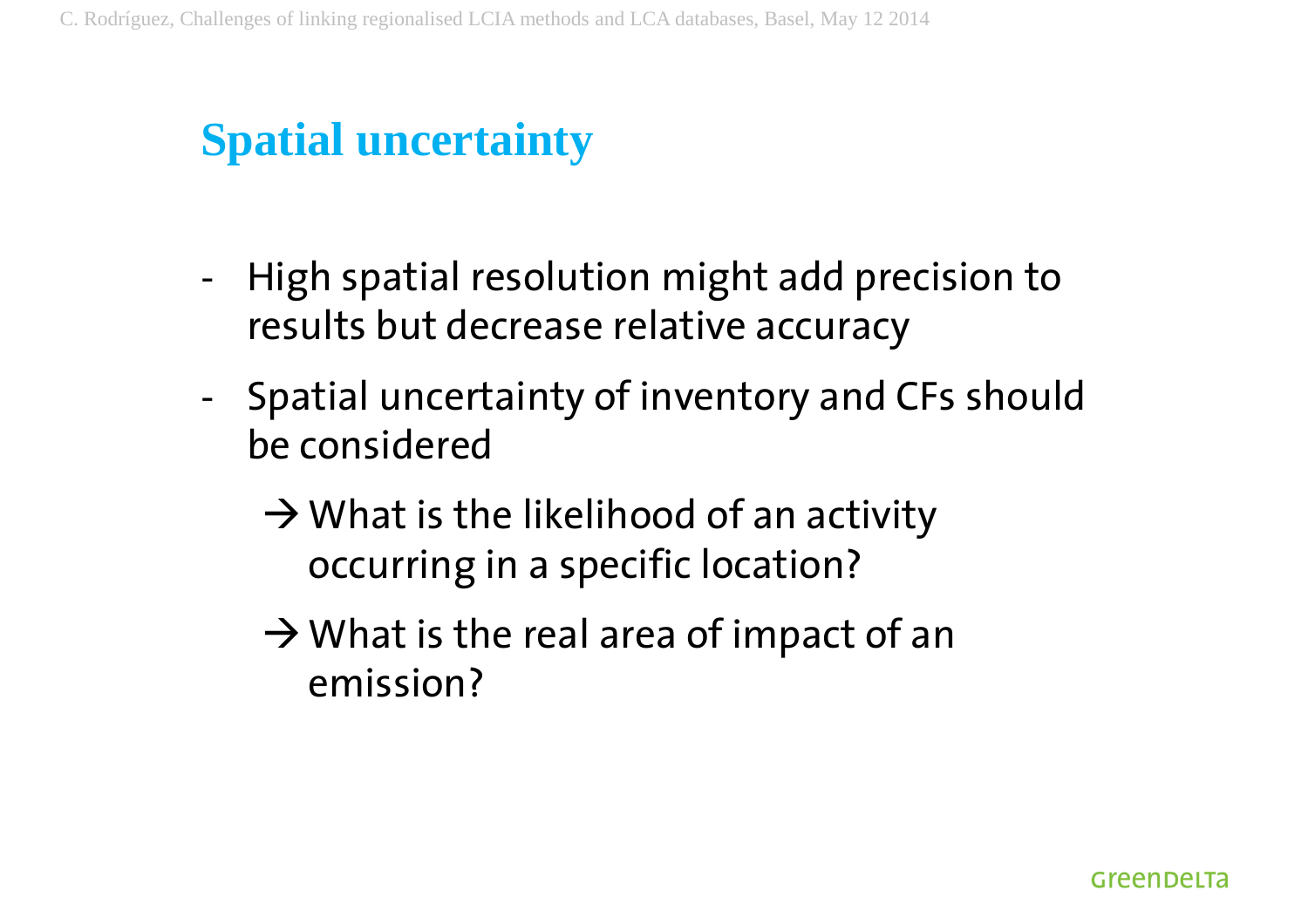## 3 Software implementation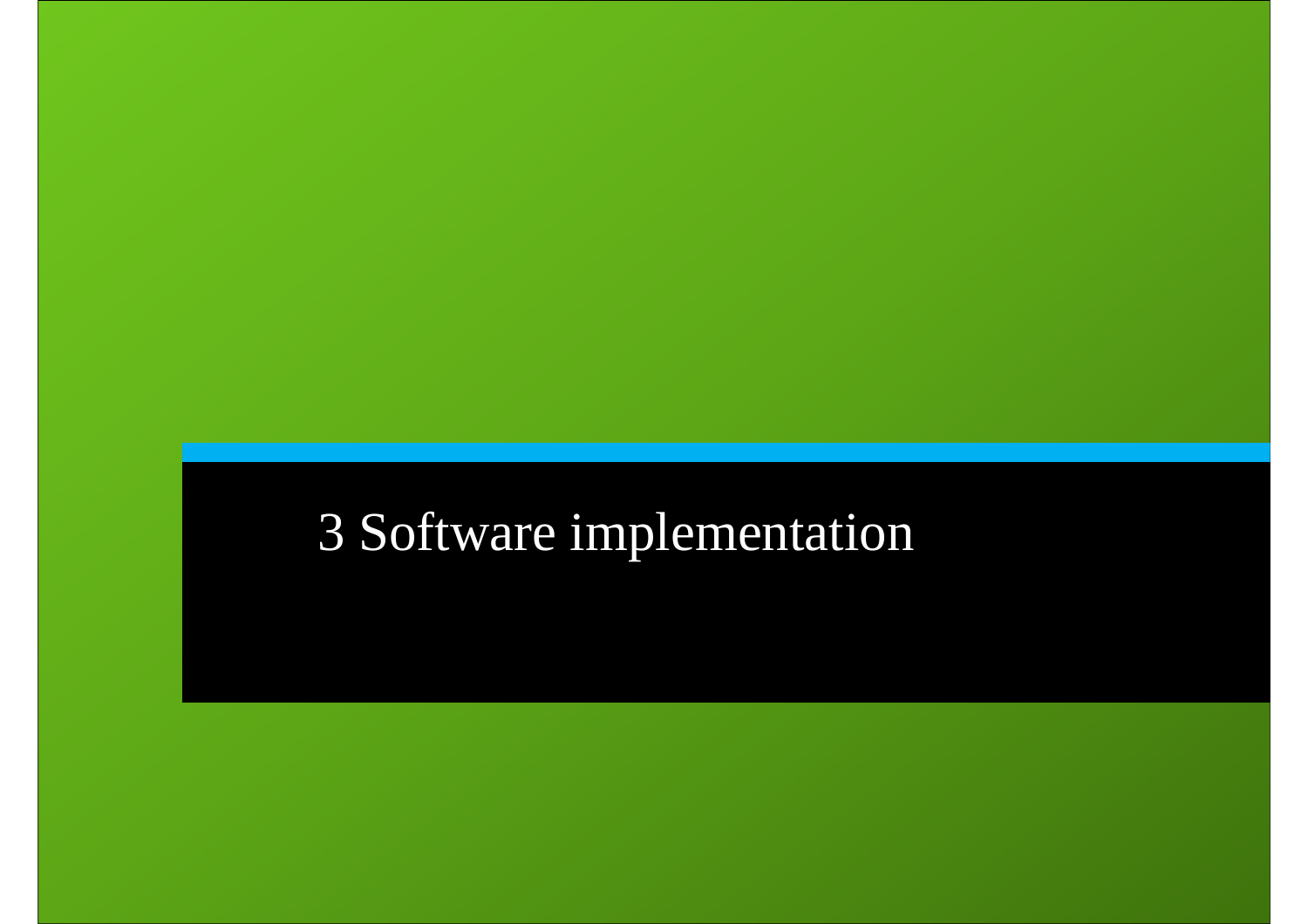### **Challenges**

- - High amount of data:
	- ∑processes\*elementary exchanges\*locations
	- $\rightarrow$  Data storage capacity
	- $\rightarrow$  Computing power
	- $\rightarrow$  Interpretation of results by non-expert users
- -Adapt calculation frameworks
- -Extension of process locations  $\rightarrow$  site-specific<br>differentiation differentiation
- -Spatial uncertainty

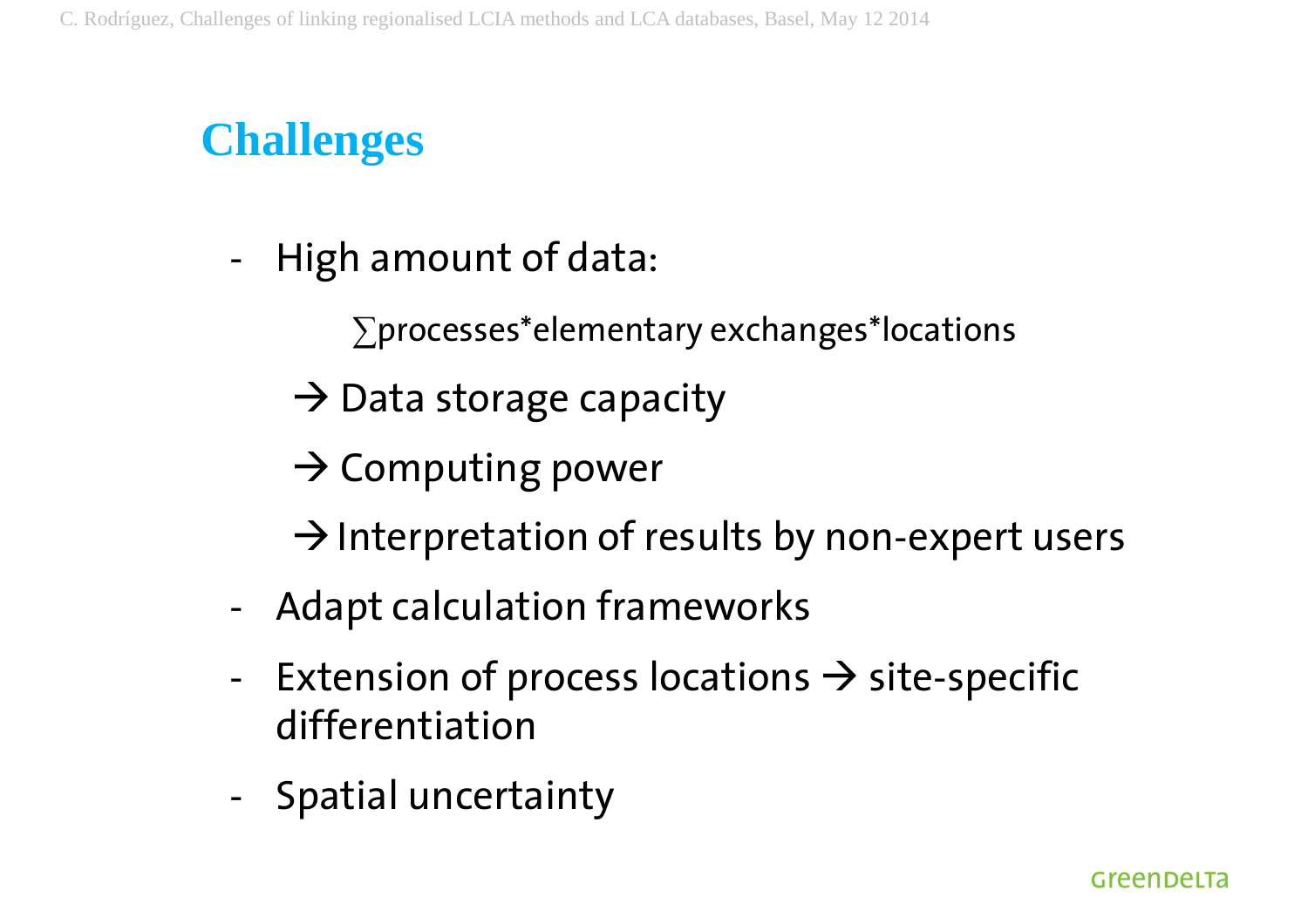## **Parameterization of regionalised LCA systems**

- - Separate site-dependent and independent information
- - Regional characteristics are included as parameters in process data sets and LCIA methods
- - Data for regionalised parameters retrieved from GIS datasets

 $\rightarrow$ Reduces the amount of data to store

 $\rightarrow$  Enhances sensitivity assessment of spatial variation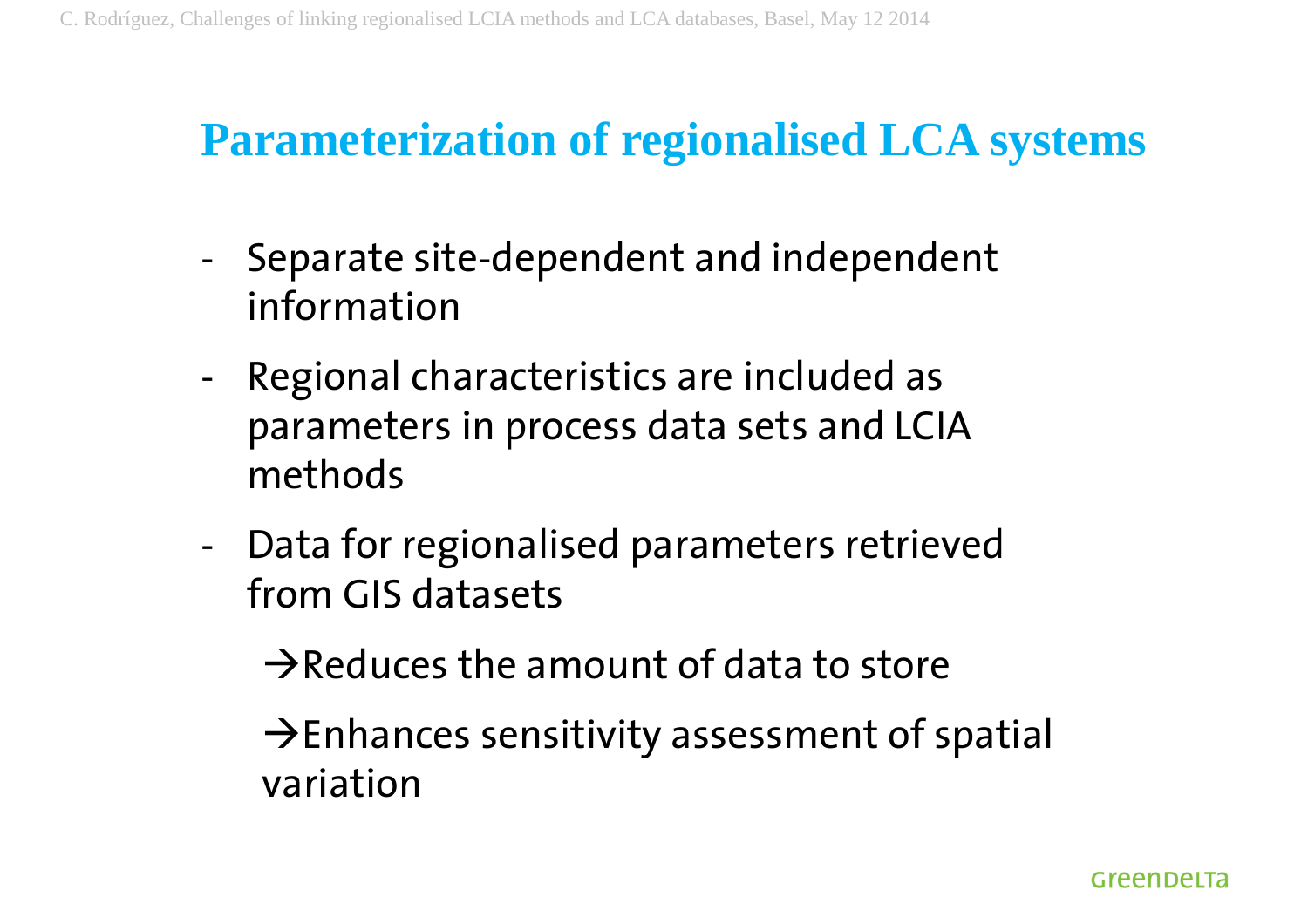### **New calculation frameworks**

- A new dimension needs to be added to the calculation

 $\rightarrow$ In matrix-based LCA new matrices are created

- Calculation of weighted mean CFs using GIS
	- $\rightarrow$  Is the speed of the calculation highly affected?
	- $\rightarrow$  Is feasible in very complex LCAs (e.g. ecoinvent 3 product systems)?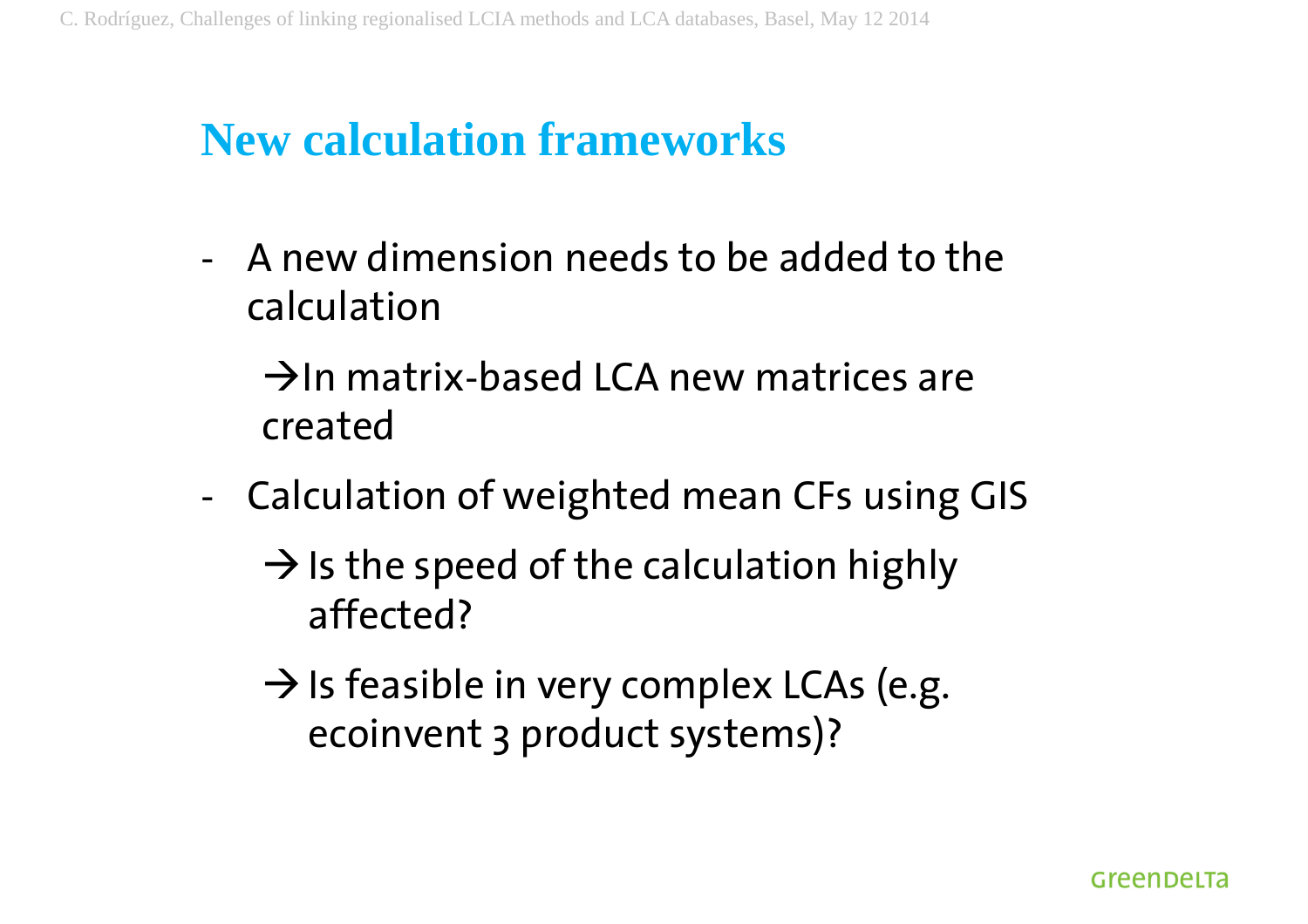## **Regionalised results**

- Contributions per flow/impact category and location

#### $\rightarrow$  Easily interpretable?

|                                                          | <b>Flow</b> | Compartment | <b>Coordinates</b>                                                                                                                                           | <b>Amount</b> | <b>Unit</b> |
|----------------------------------------------------------|-------------|-------------|--------------------------------------------------------------------------------------------------------------------------------------------------------------|---------------|-------------|
|                                                          | Ammonia     | river       | [7.27713346481301,47.03916583052327]                                                                                                                         | 0.023         | kg          |
|                                                          | Ammonia     | river       | [-5.907967686653199,42.305130129490706 -<br>5.90831637382513,42.3045032823678 -<br>5.9102636575700105,42.30480877193532]                                     | 0.157         | kg          |
| $(A-67)$<br>$(A-231)$<br>(4.231)<br>$(A-67)$<br>$(A-23)$ | Ammonia     | river       | [7.191857993602852,47.049604064965536<br>7.194218337536014,47.04843441171633<br>7.1960744261742775,47.04766681283223<br>7.195162475109187,47.04725742224354] | 1.035         | kg          |
| A-67                                                     | Ammonia     | river       | [-5.940331941651743,42.3729584457095]                                                                                                                        | 0.003         | kg          |
|                                                          |             |             |                                                                                                                                                              |               |             |
|                                                          |             |             |                                                                                                                                                              |               | GreenDeLTa  |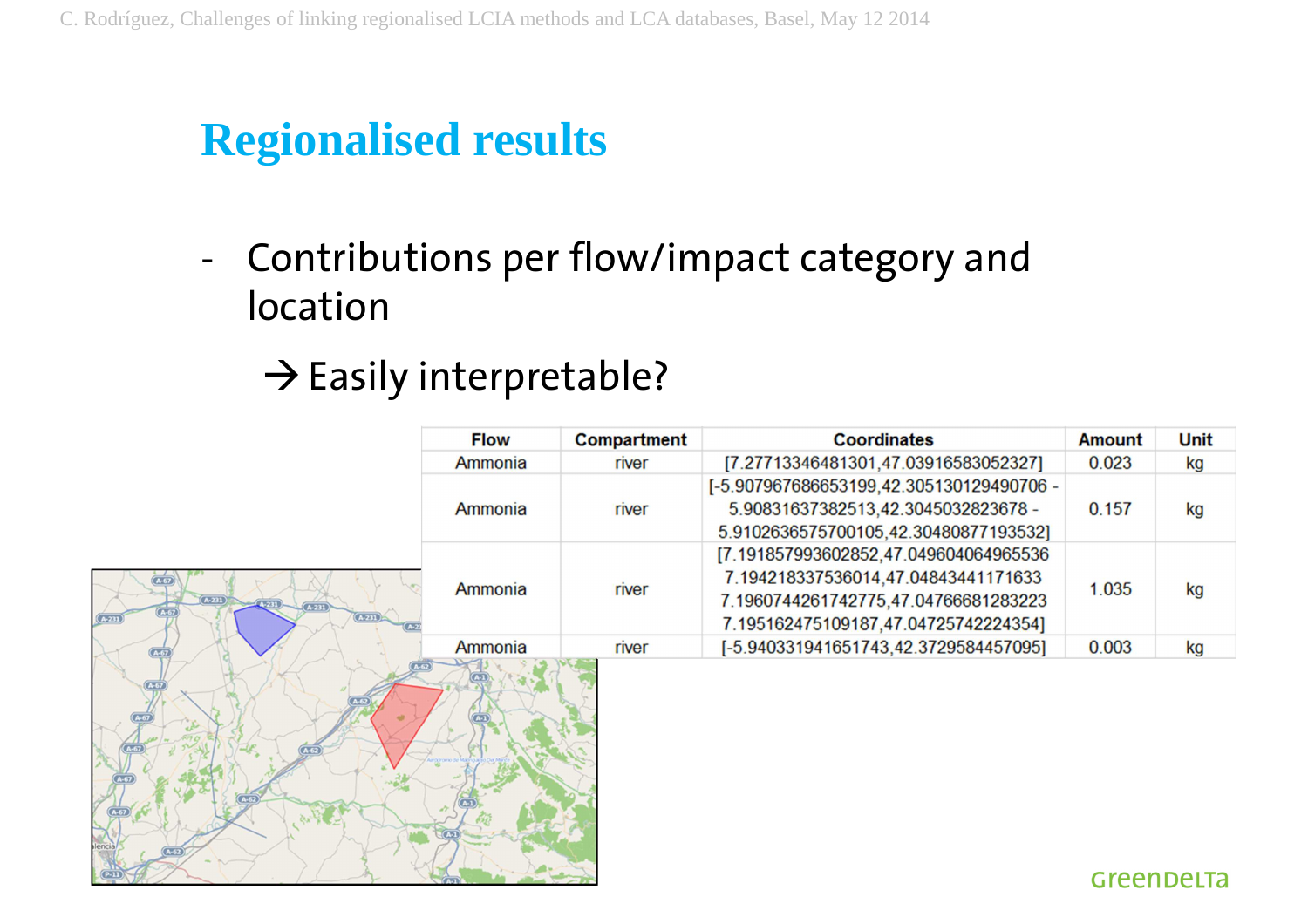# 4 Conclusions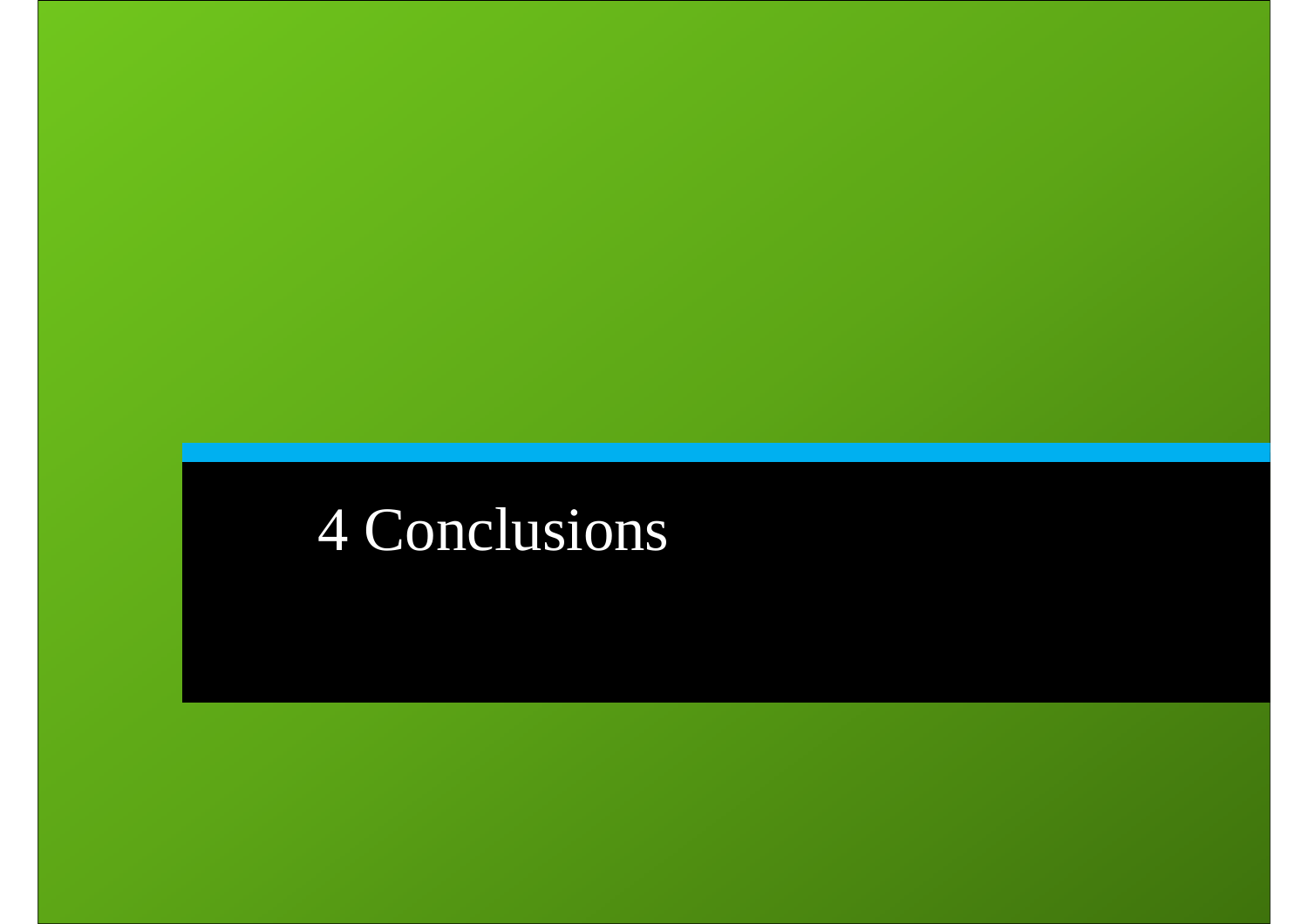### **Conclusions**

- - GIS can be used for linking regionalised inventories and LCIA methods
- - Regionalised LCIA should not compromise accuracy of results or calculation time
- - High spatial resolution differentiation in inventories still under debate
- - Regionalisation in LCA needs interrelation of LCI databases, LCIA methods and LCA software developers